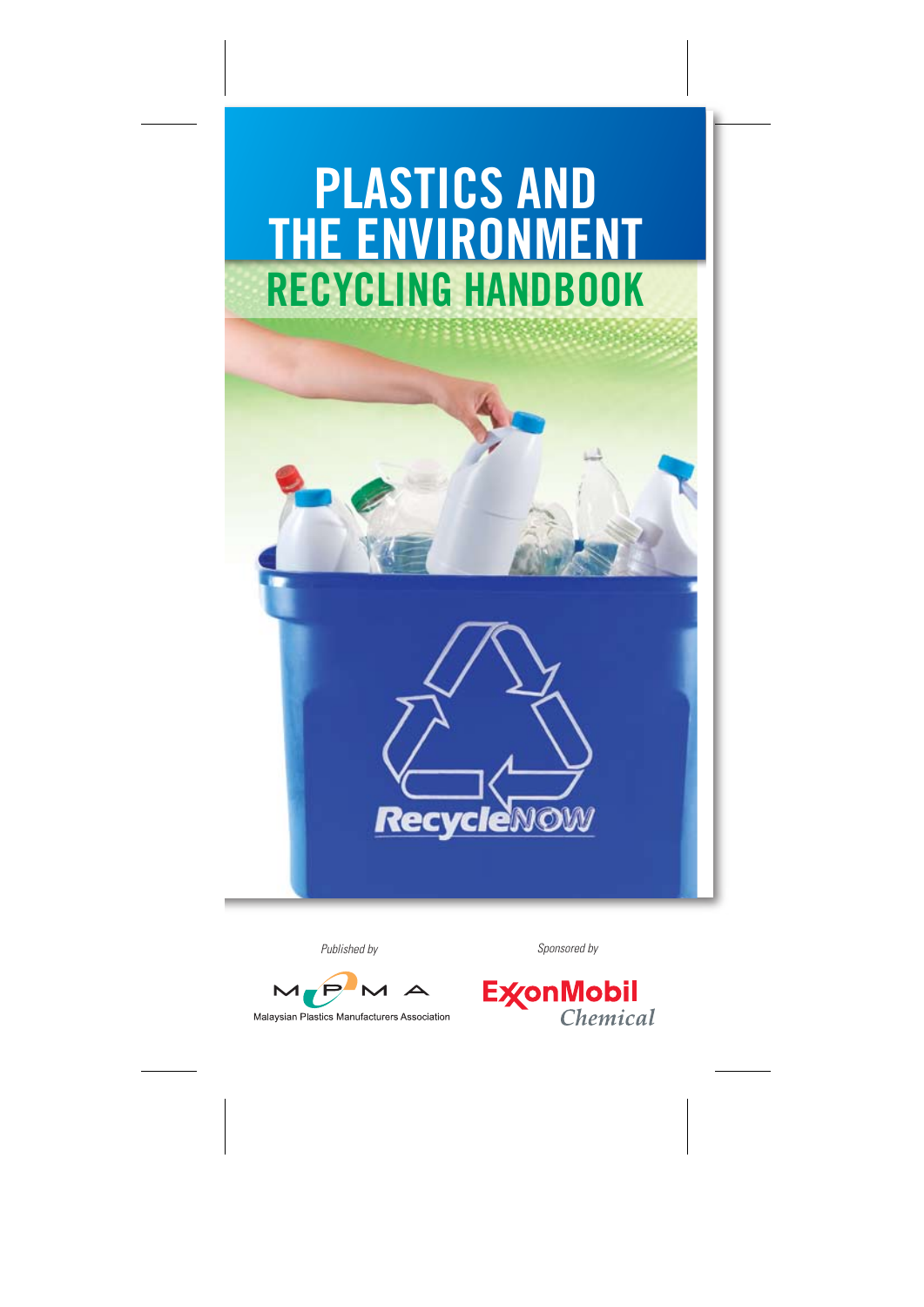#### **Acknowledgement**

This Handbook was prepared by the Malaysian Plastics Manufacturers Association and it wishes to acknowledge the following authorities and organisations for some of the information in this Handbook:

- Ministry of Housing and Local Goverment
- Malaysian Plastics Manufacturers Association (MPMA)
- PlasticsEurope
- allplasticbottles.org

#### *Published by:* **Malaysian Plastics Manufacturers Association**

37, Jalan 20/14, Paramount Garden 46300 Petaling Jaya, Selangor Darul Ehsan, Malaysia Tel: 603 7876 3027 Fax: 603 7876 8352 Email: info@mpma.org.my Website: www.mpma.org.my

Copyright Information. Materials in this publication may be reproduced in part or in whole and by any means for non-commercial use only with the prior written permission of the Publisher.

Disclaimer. Although the Malaysian Plastics Manufacturers Association (MPMA) has endeavored to provide accurate and reliable information to the best of its ability, it cannot be held liable for any loss or damage resulting from interpretation or application of this information. This information is intended as a guide for use at your discretion and risk. MPMA cannot guarantee favorable results and assumes no liability in connection with its use.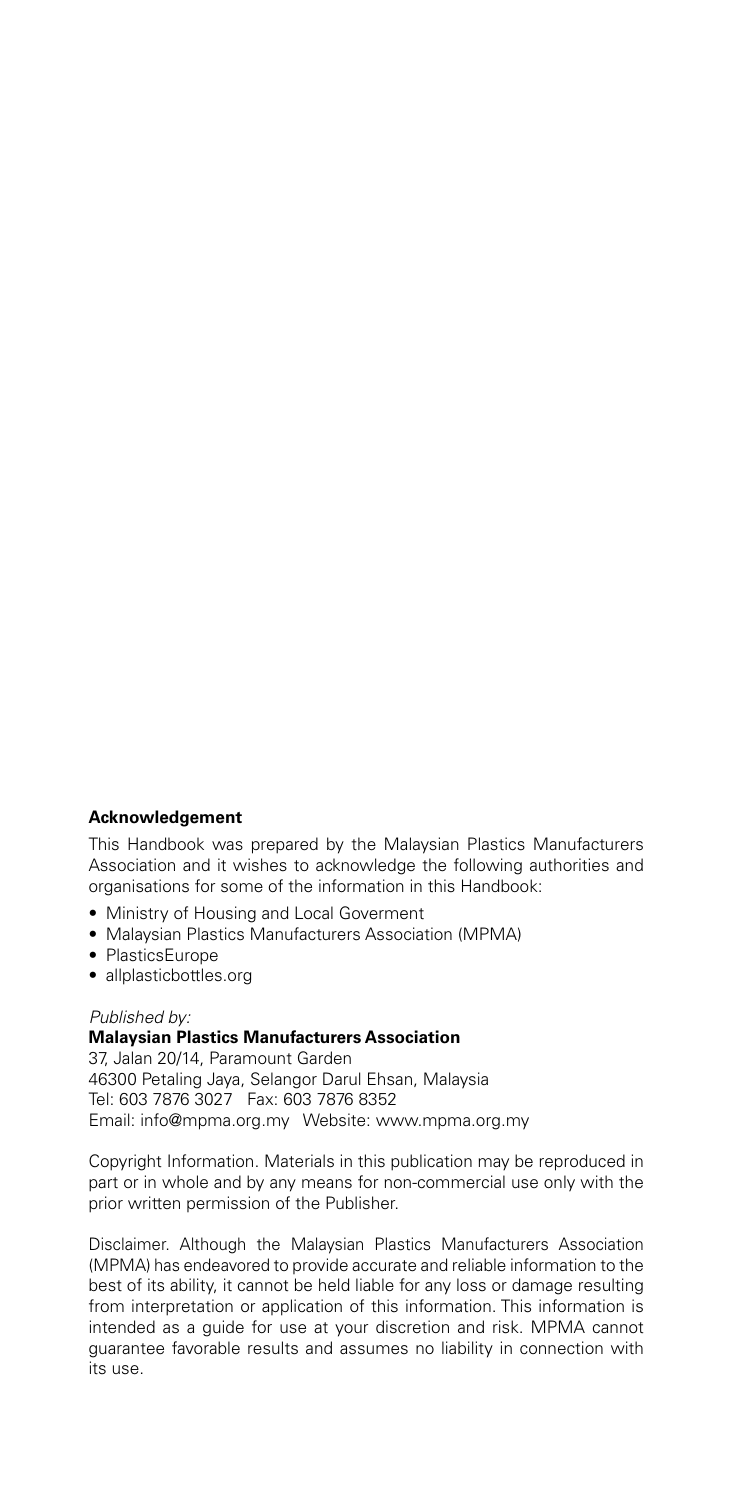## **Contents**

| <b>Foreword</b>                                    | 4  |
|----------------------------------------------------|----|
| <b>CHAPTER 1</b>                                   |    |
| <b>Introducing Plastics</b>                        | 6  |
| <b>CHAPTER 2</b>                                   |    |
| <b>How Plastics are Made</b>                       | 7  |
| <b>CHAPTER 3</b>                                   |    |
| <b>Characteristics of Plastics</b>                 | 9  |
| CHAPTER 4                                          |    |
| <b>Types of Plastics</b>                           | 11 |
| <b>CHAPTER 5</b>                                   |    |
| <b>Plastics Waste</b>                              | 14 |
| Classification of Plastics Wastes in Malaysia      | 14 |
| Disposal of Plastics Waste Based on Classification | 17 |
| CHAPTER 6                                          |    |
| Recycling                                          | 18 |
| Recycling and Recovery Activities in Malaysia      | 18 |
| Types of Recycling Practised in Malaysia           | 18 |
| <b>CHAPTER 7</b>                                   |    |

**Profiles** 20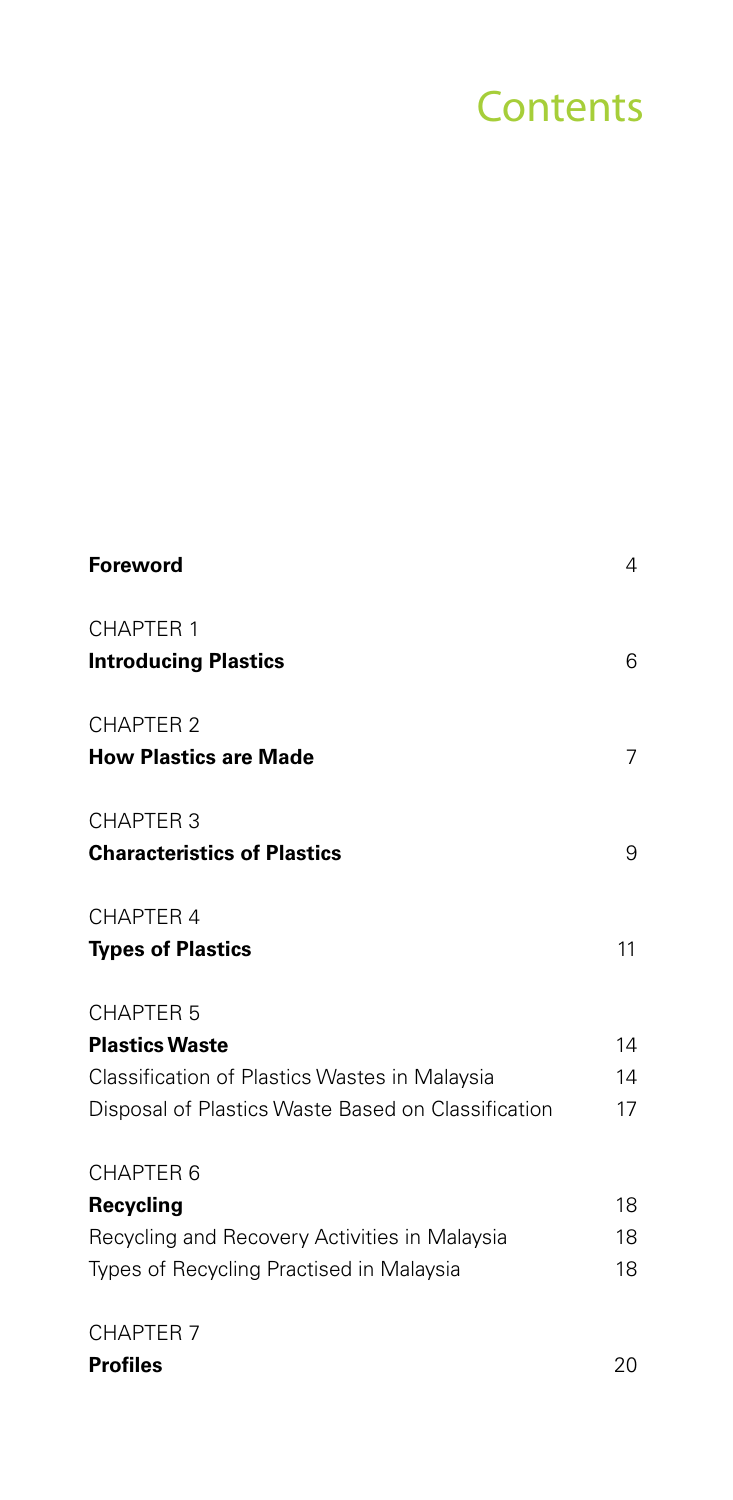### Foreword

Disposal is the final stage in a product's life cycle and the beginning of the waste management process. Plastics being used in everything from medical products to beverage containers make up a part of all waste generated in Malaysia.

There are only two options when a consumer disposes of a plastic product: 1) proper plastic disposal that results in it being placed in a landfill or 2) improper disposal, otherwise known as littering.

Throughout many parts of the country, communities are grappling with the same problem: how to dispose of their waste in an efficient, economical and environmentally sound manner.

With available landfill capacity decreasing and public opposition making new facilities difficult to sight, existing municipal landfills are now becoming a "resource" well worth conserving. Many experts now agree that landfills should only be used for solid waste that cannot be managed in any other way. They also agree that no single technology or approach will resolve the waste problem.

It is important to understand that effective waste management is a process of resource management. When we recycle, reuse, and compost waste, we are giving valuable materials another life of usefulness. Reusing, Recycling, and especially Reducing the amount of household, yard, office, and business waste makes real sense. Waste reduction and recycling provide effective alternatives to the unhappy financial and environmental costs associated with waste disposal by incineration or burial.

This Handbook is in your hands because the Government, businesses and individuals who support local recycling want to provide the public with the latest recycling information. This easy-to-understand guide is designed for Malaysians of all ages.

This Handbook has been published because we realise that we are learning all the time and our actions or inactions may have unforeseen consequences in the health of our environment, our country and our planet.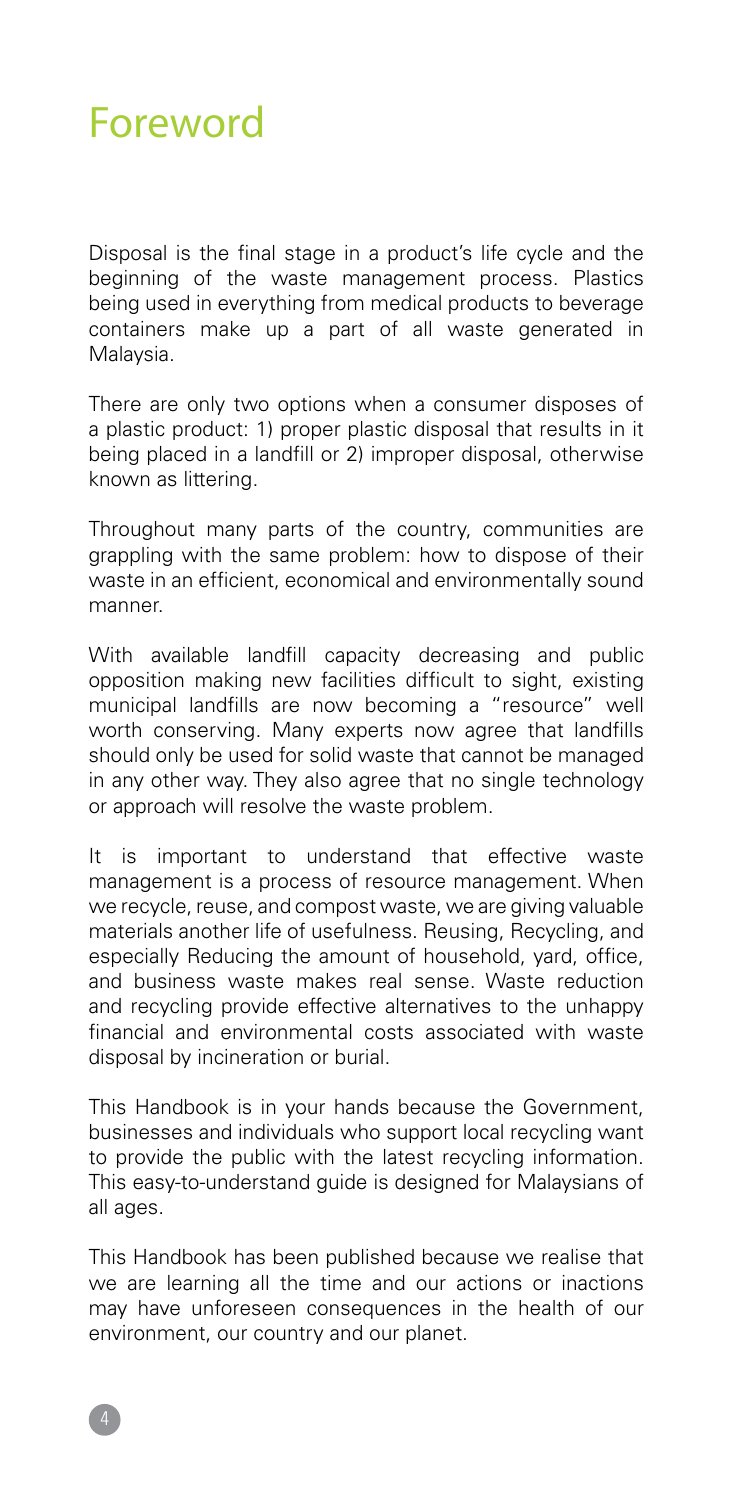They say that it takes a tiny drop of water that leads to a river. We hope that this Handbook will lead to a better and cleaner environment.

#### **Committee**

*Malaysian Plastics Forum* 

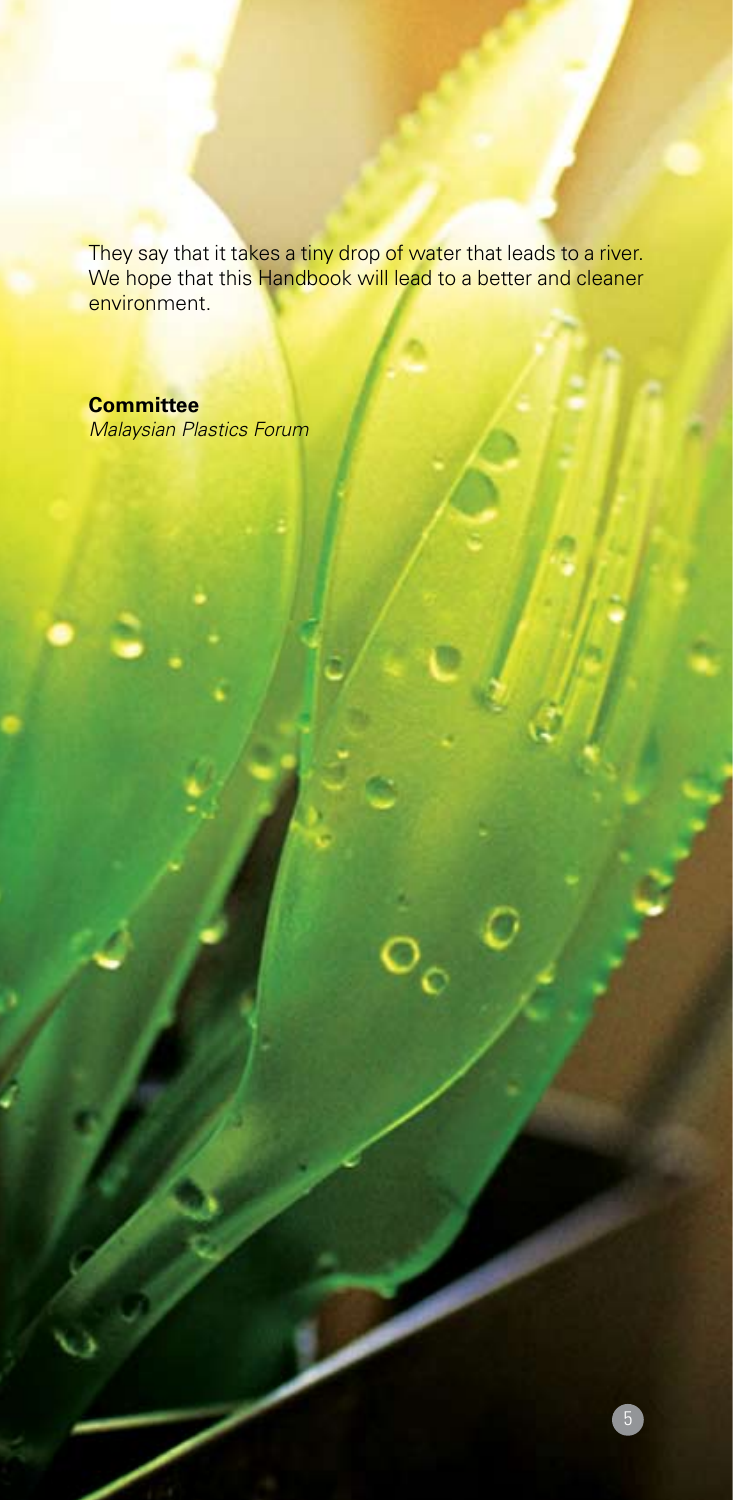1

### Introducing Plastics

The word plastic is derived from the words plasticus (Latin for "capable of moulding") and plastikos (Greek for "to mould," or "fit for moulding").

The first man-made plastic was unveiled by Alexander Parkes at the 1862 Great International Exhibition in London. This material, which the public dubbed Parkesine, was an organic material derived from cellulose that once heated could be moulded but that retained its shape when cooled.

At more or less the same time, but independently, an American, John Wesley Hyatt, experimented with cellulose nitrate as a substitute for ivory in the manufacture of billard balls and laid the foundation of the technology of celluloid. In spite of its flammability, availability of alternative materials, its use declined.

In 1907, chemist Leo Hendrik Baekland, while striving to produce a synthetic varnish, stumbled upon the formula for a new synthetic polymer originating from coal tar. He subsequently named the new substance "bakelite". Because of its properties as an electrical insulator, bakelite was used in the production of high-tech objects including cameras and telephones. It was also used in the production of ashtrays and as a substitute for jade, marble and amber. By 1909, Baekland had coined "plastics" as the term to describe this completely new category of materials.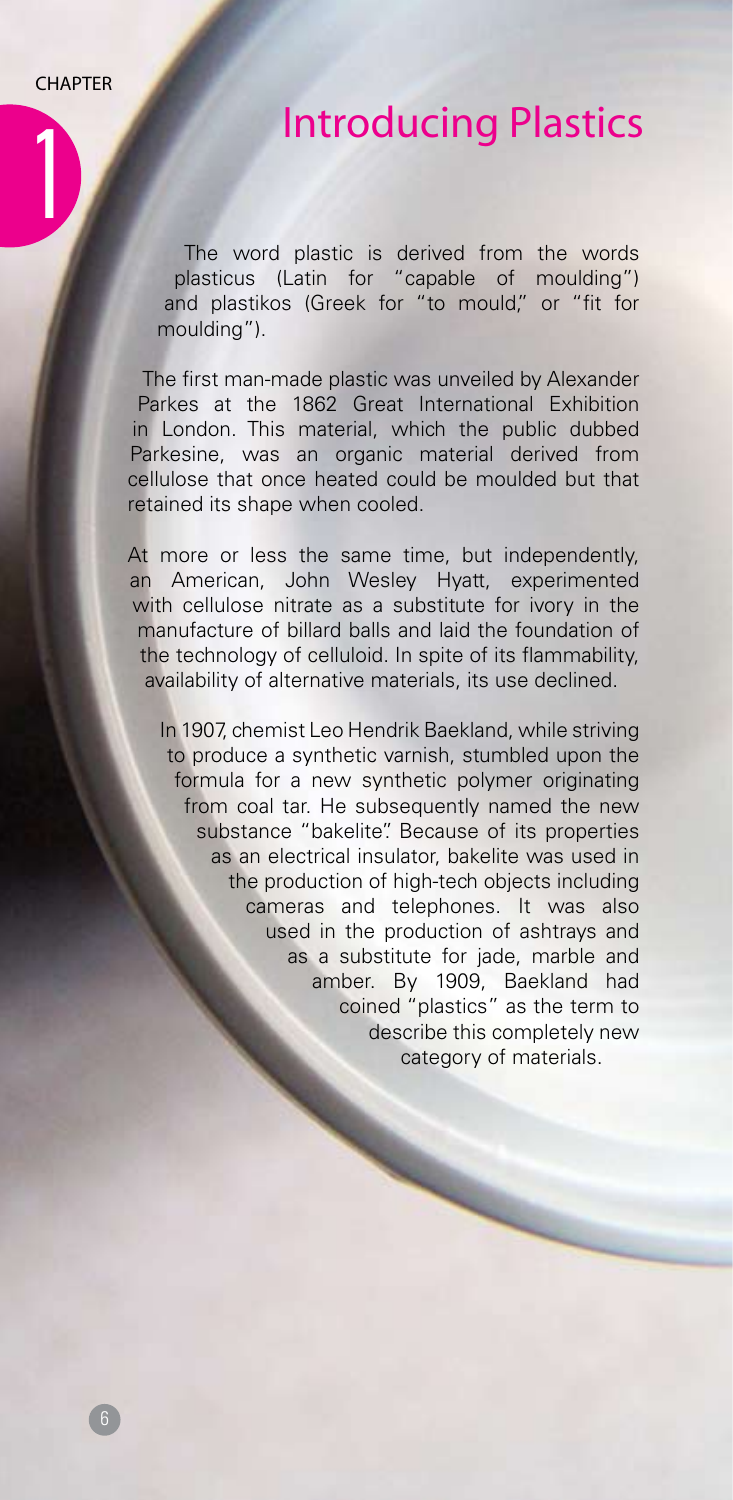# How Plastics are Made



Plastics are polymers, that is, large molecules that consist of long repeating chains of smaller molecules known as monomers.



Structure of Monomer and Polymer Diagram

Oil and natural gas are the major raw materials used to produce plastics. Plastics production begins by heating components of crude oil or natural gas using a process called polymerisation, where many thousands of monomers are chemically joined to form a polymer chain. The different combinations of monomers yield plastics with a wide range of properties and characteristics.

The technological road from oil field to finished plastic product has numerous fascinating side trips. Here's the route taken in the petroleum-to-plastics process:

- 1. Petroleum is drilled and transported to a refinery.
- 2. Crude oil and natural gas are refined into ethane, propane, hundreds of other petrochemical products and of course, fuel for your car.
- 3. Ethane and propane are "cracked" into ethylene and propylene, using high-temperature furnaces.
- 4. Catalyst is combined with ethylene or propylene in a reactor, resulting in "fluff," a powdered material (polymer) resembling laundry detergent.
- 5. Fluff is combined with additives in a continuous blender.
- 6. Polymer is fed to an extruder where it is melted.
- 7. Melted plastic is cooled then fed to a pelletiser that cuts the product into small pellets.
- 8. Pellets are shipped to customers.
- 9. Customers manufacture plastic products by using processes such as extrusion, injection moulding, blow moulding, etc.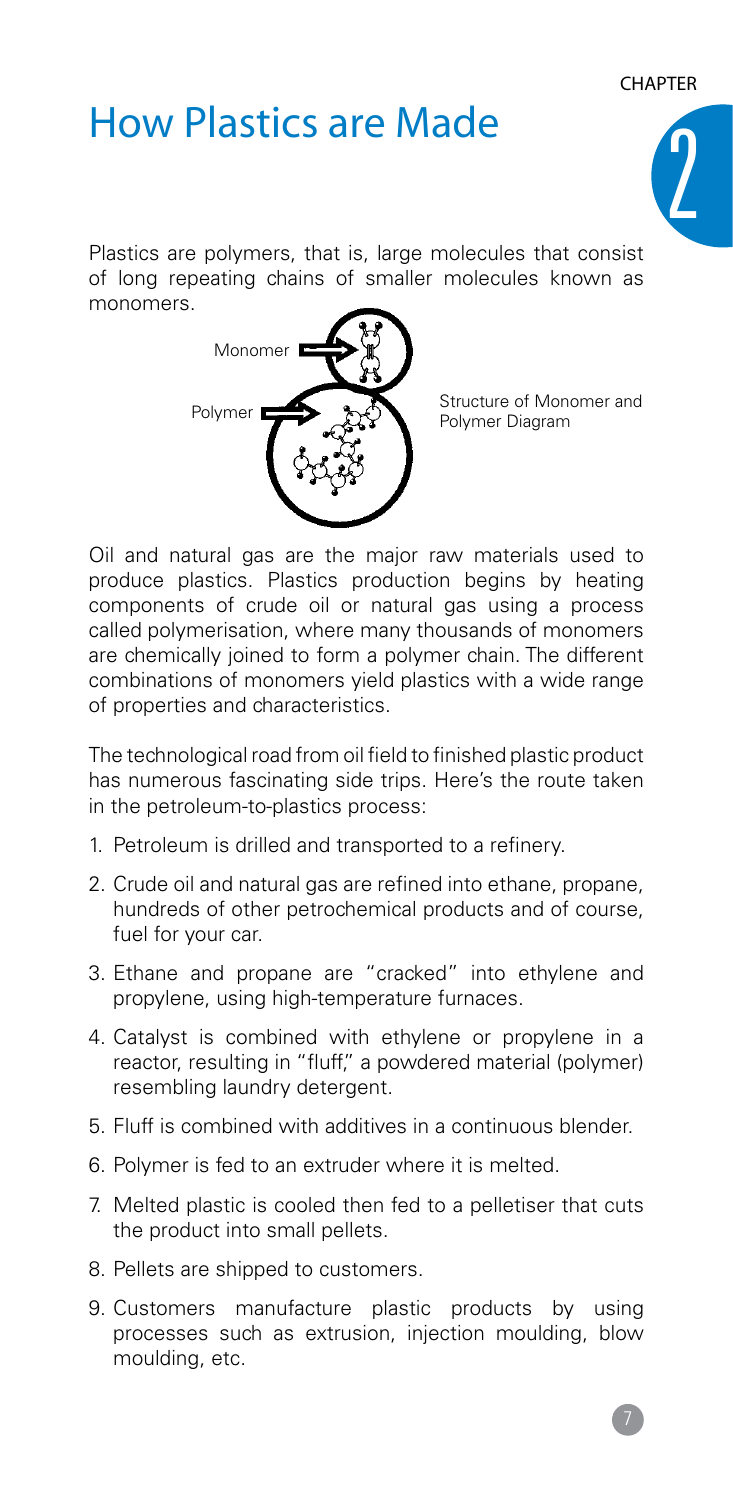#### **Typical life cycle of the plastic material**



Garbage Bags, Glazing, Grocery Bags, Hanger, Insulation, Luggage, Matresses, Meat Trays, Milk Jugs, Pipe Fittings, Records and Tapes, Shower Curtains, Signs, Toys, Telephones, Wall Covering, Wire and Cable, etc

Equipment, Packaging, Radio, Refrigeration, Shoes, Snowmobiles, Television, etc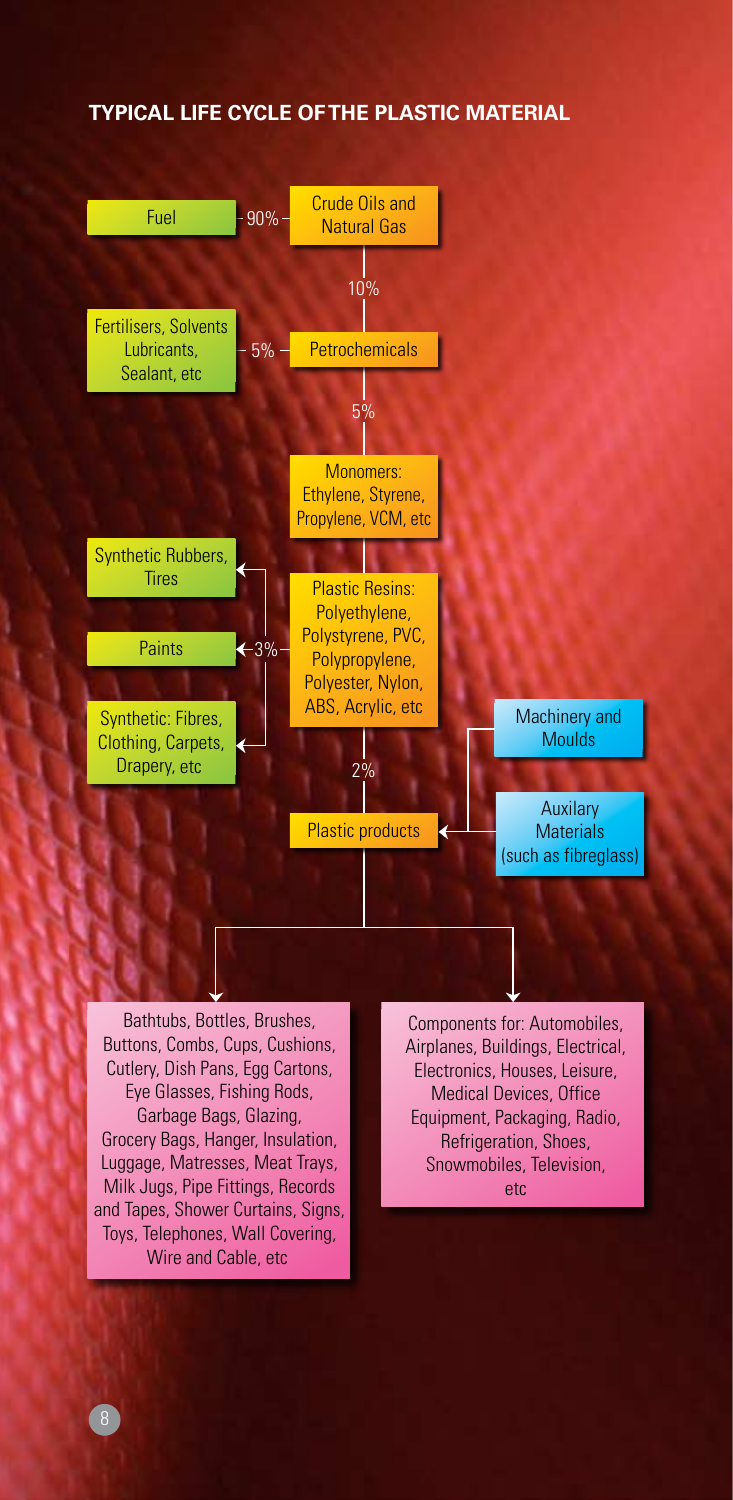# Characteristics of Plastics



There are two main types of plastics; thermosets and thermoplastics.



- Permanent once moulded: they do not deform under heat.
- Valued for its durability and strength and are used primarily in the automotive and construction industry.
- Examples of product applications are: ski boots, toys, furniture, coating for electrical circuits, etc.



- Thermosets Thermoplastics
	- Melt under heat and can be reformed repeatedly.
	- Offer versatility and a wide range of applications. It is widely used for packaging because it can be rapidly and economically formed into any shape required to fulfill the packaging function.
	- Examples include mineral water bottles, agricultural film, automotive bumpers, microwave containers, sheeting for electrical cables, credit cards, etc.

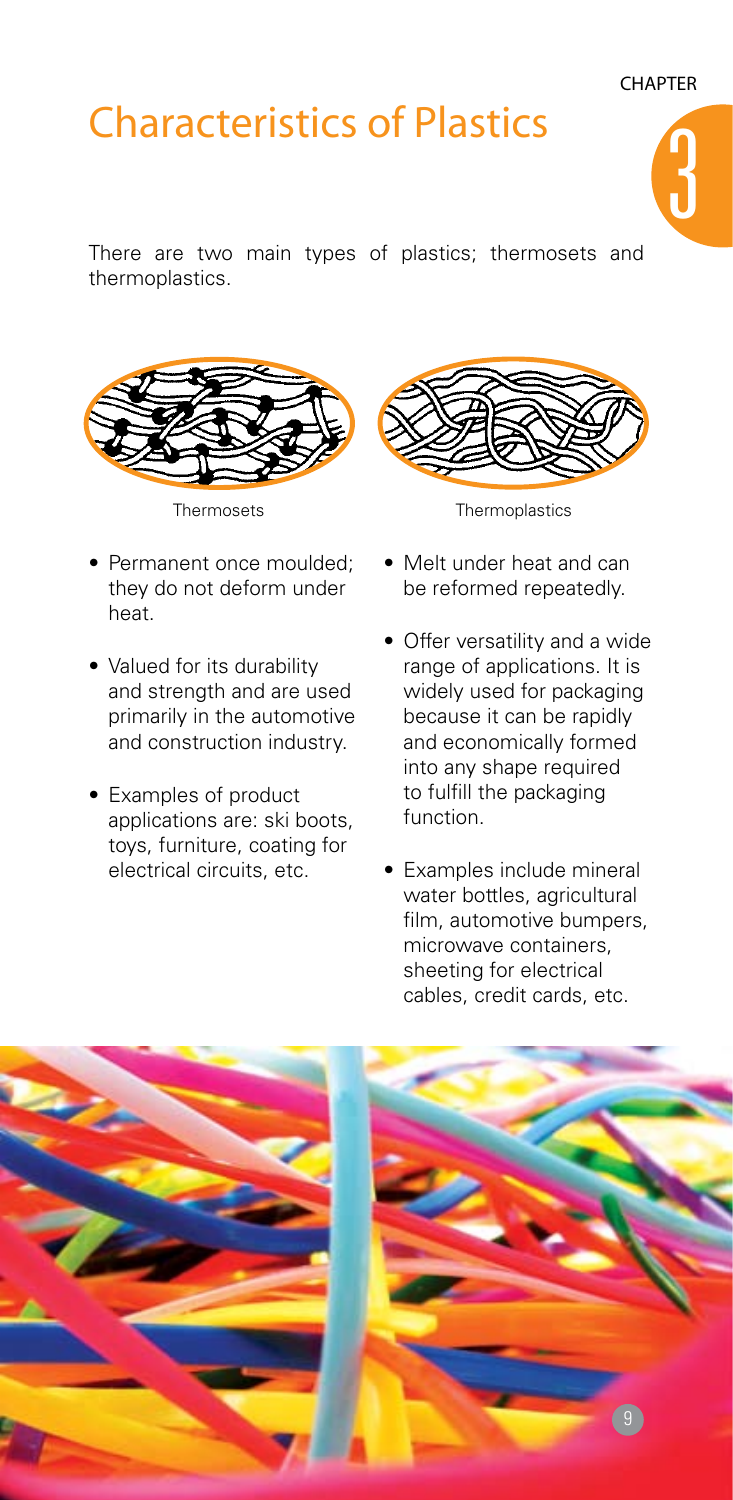Each plastic has very distinct characteristics, but most plastics have the following general attributes:

#### **1. Plastics can be very resistant to chemicals.**

Consider all the cleaning fluids in your home that are packaged in plastic. The warning labels describing what happens when the chemical comes into contact with skin or eyes or is ingested, emphasises the chemical resistance of these materials.

#### **2. Plastics can be both thermal and electrical insulators.**

A walk through your house will reinforce this concept. Consider all the electrical appliances, cords, outlets and wiring that are made or covered with plastics. Thermal resistance is evident in the kitchen with plastic pot and pan handles, coffee pot handles, the foam core of refrigerators and freezers, insulated cups, coolers and microwave cookware. The thermal underwear that many skiers wear is made of polypropylene and the fiberfill in many winter jackets is acrylic.

#### **3. Generally, plastics are very light in weight with varying degrees of strength.**

Consider the range of applications, from toys to the frame structure of space stations, or from delicate nylon fiber in pantyhose to Kevlar, which is used in bulletproof vests.

#### **4. Plastics can be processed in various ways to produce thin fibers or very intricate parts.**

Plastics can be moulded into bottles or components of cars, such as dashboards and fenders. Some plastics stretch and are very flexible. Other plastics, such as polystyrene and polyurethane, can be foamed. Plastics are materials with a seemingly limitless range of characteristics and they have many inherent properties that can be further enhanced by a wide range of additives to broaden their uses and applications. The resulting plastics may be moulded or formed to produce many kinds of products with application in many major markets.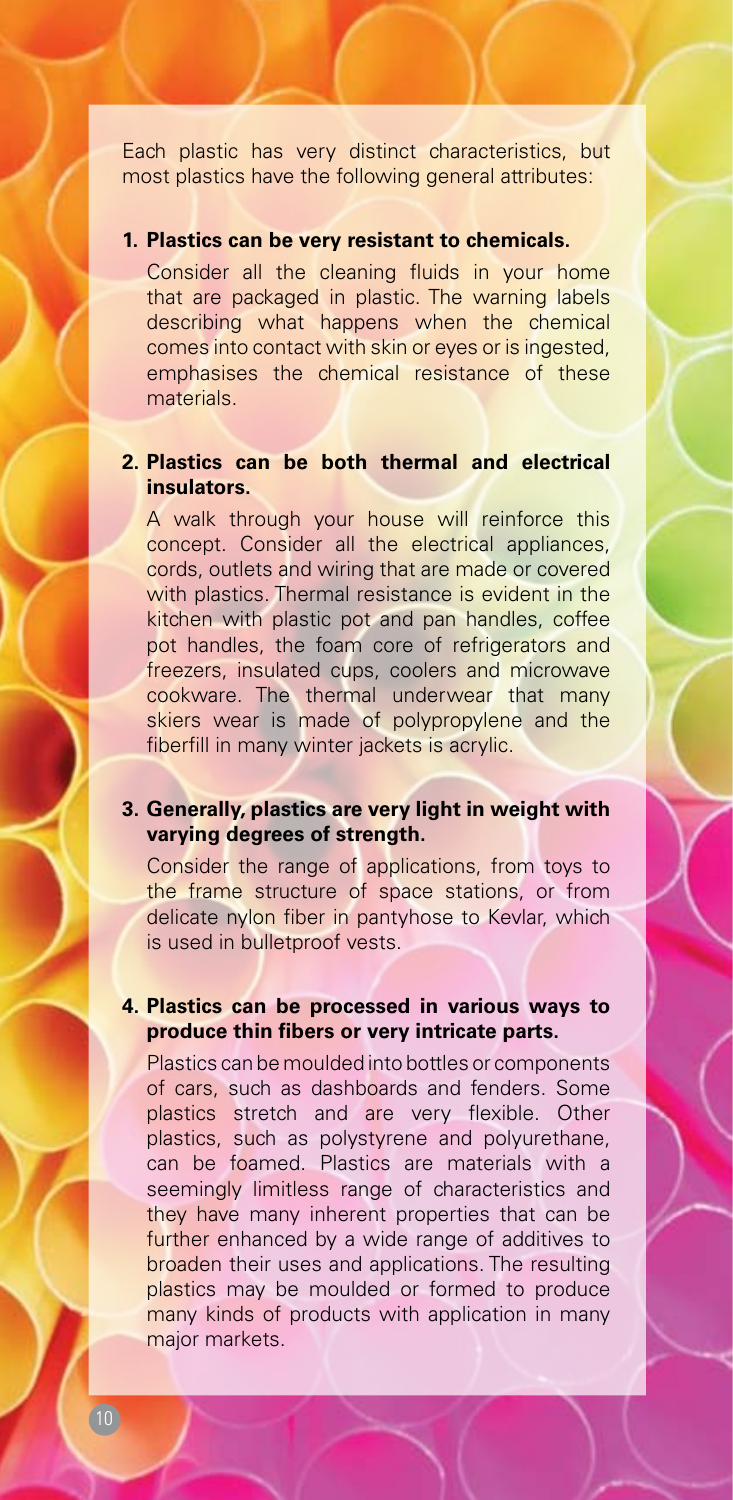# **Types of Plastics**

#### **Polyethylene Terephthalate (PET)** is clear, tough and has good gas and moisture barrier properties making it ideal for carbonated beverage applications and other food containers. The fact that it has high use temperature allows it to be used in applications such as heated pre-prepared food trays. Its heat resistance



and microwave transparency make it an ideal heated film. It also finds applications in such diverse end uses as fibres for clothing and carpets, bottles, food containers, strapping, and engineering plastics for precision-moulded parts.

> **High Density Polyethylene (HDPE)** is used for many packaging applications because it provides excellent moisture barrier properties and chemical resistance. However, HDPE, like all types of polyethylene, is limited to those food packaging applications that do not require an oxygen or  $\mathsf{CO}_2$  barrier. In

film form, HDPE is used in snack food packages and cereal box liners; in blow-moulded bottle form, for milk and noncarbonated beverage bottles; and in injection-moulded tub form, for packaging margarine, whipped toppings and deli foods. Because HDPE has good chemical resistance, it is used for packaging many household as well as industrial chemicals such as detergents, bleach and acids. General uses of HDPE include injection-moulded beverage cases, bread trays as well as films for grocery sacks and bottles for beverages and household chemicals.

#### **Unplasticised Polyvinyl Chloride (uPVC); Plasticised Polyvinyl Chloride**

**(pPVC)** has excellent transparency, chemical resistance, long term stability, good weatherability and stable electrical properties. Vinyl products can be broadly divided into rigid and flexible materials. Rigid applications are



concentrated in construction markets, which include pipe and fittings, siding, carpet backing and windows. PVC's success in pipe and fittings can be attributed to its resistance to most chemicals, imperviousness to attack by bacteria or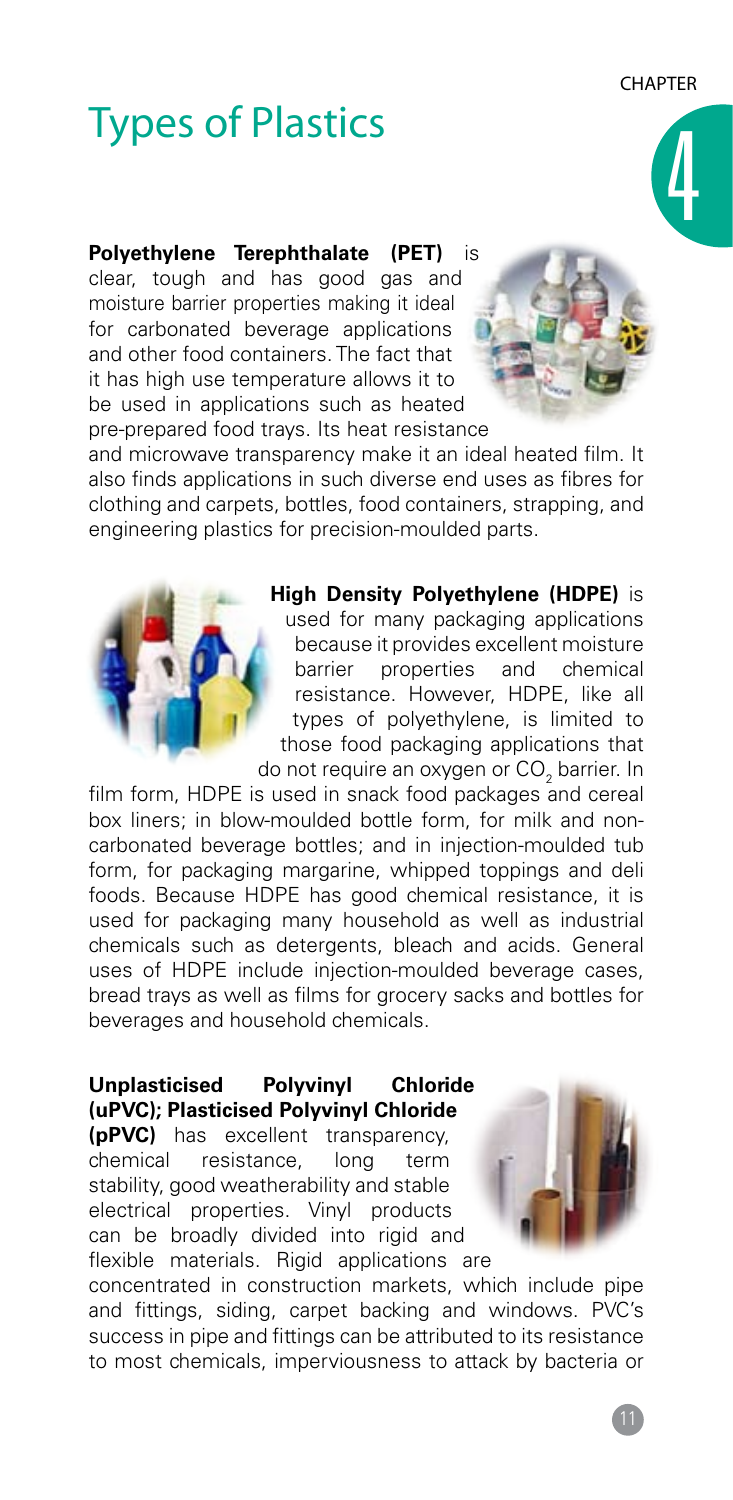micro-organisms, corrosion resistance and strength. Flexible vinyl is used in wire and cable sheathing, insulation, film and sheet, floor coverings, synthetic leather products, coatings, blood bags and medical tubing.



**Low Density Polyethylene (LDPE); Linear Low Density Polyethylene (LLDPE)** is predominantly used in film applications due to its toughness, flexibility and transparency. LDPE has a low melting point making it popular for use in applications where heat sealing is necessary. Typically, LDPE

is used to manufacture flexible films such as those used for dry cleaned garment. LDPE is also used to manufacture some flexible lids and bottles, and it is widely used in wire and cable applications for its stable electrical properties and processing characteristics.

#### **Polypropylene Copolymer (PP-CO); Polypropylene Homopolymer (PP-**

**HO)** has excellent chemical resistance and is commonly used in packaging. It has a high melting point, making it ideal for hot fill liquids. Polypropylene is found in everything from flexible and rigid packaging to fibres for fabrics

and carpets and large moulded parts for automotive and consumer products. Like other plastics, polypropylene has excellent resistance to water and to salt and acid solutions that are destructive to metals. Typical applications include ketchup bottles, yogurt containers, medicine bottles, pancake syrup bottles and automobile battery casings.



**General Purpose Polystyrene (GPPS); Expanded Polystyrene (EPS); High Impact Polystyrene (HIPS)** is versatile plastic that can be rigid or foamed. GPPS is clear, hard and brittle. Its clarity allows it to be used when see-throughability is important, as in medical and food packaging, in laboratory

ware, and in certain electronic uses. EPS is commonly extruded into sheets for thermoforming into trays for meats, fish and cheese as well as into containers such as egg crates. EPS is also directly formed into cups and tubs for dry foods such as dehydrated soups. Both foamed sheet and moulded tubs are used extensively in take-out restaurants for their lightweight, stiffness and excellent thermal insulation.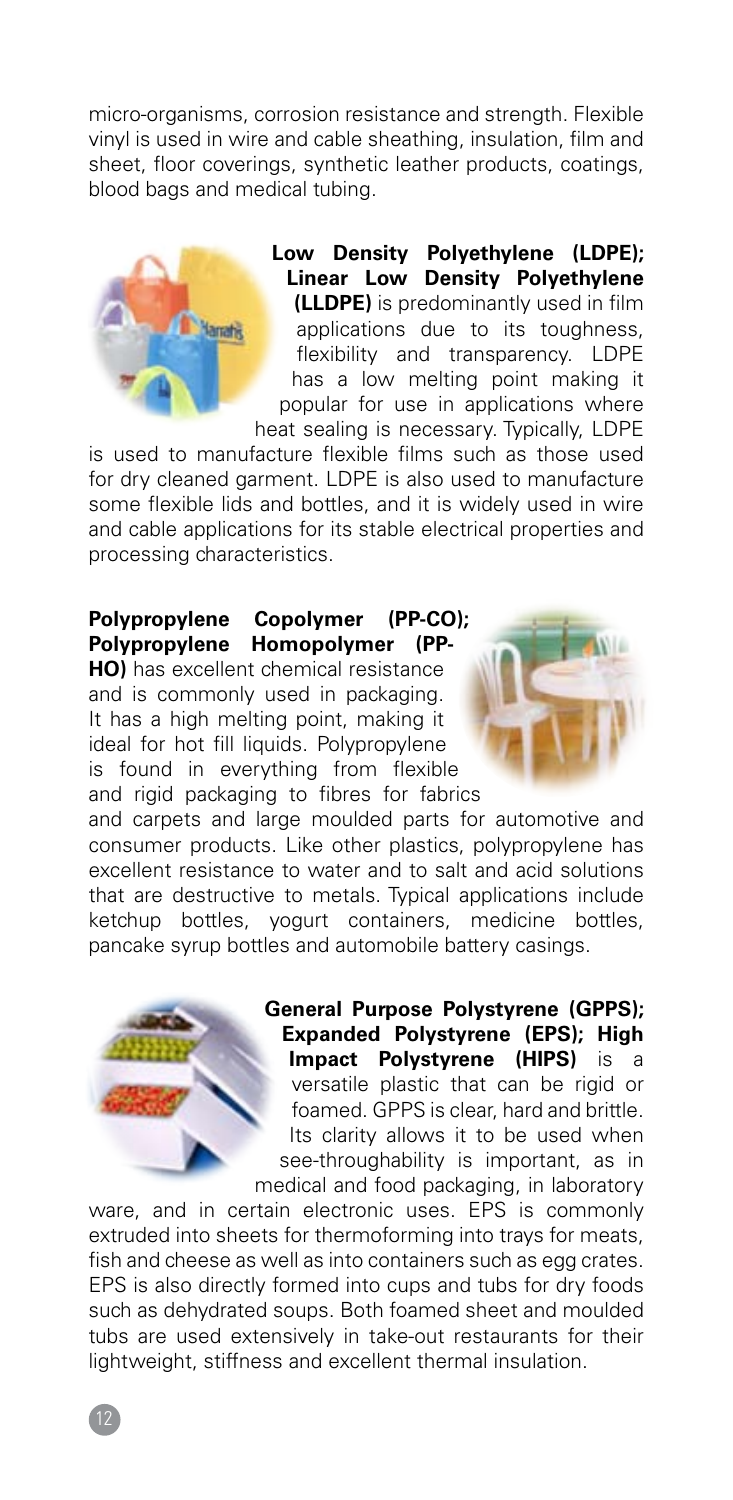

**Polymethyl Methacrylate (Acrylic)**  Acrylics are known for their crystal clarity and excellent weatherability. The "Acrylics" group of plastics includes several materials, but the most commercially important is Polymethyl Methacrylate (PMMA). PMMA has many general properties which

include excellent weathering resistant particularly to UV light, impact resistant, thermal resistance, chemical resistance and flammability. Acrylics are used in a range of markets which include food handling trays, tail and indicator lamp lenses in automobiles, baths and basins, skylights and advertising displays, medical disposables, magnifying lenses, etc.

#### **Acrylonitrile-butadienne-styrene**

**(ABS)** is an ideal material wherever superlative surface quality, colorfastness and luster are required. ABS is readily modified both by the addition of additives and by variation of the ratio of the three monomers Acrylonitrile,



Butadiene and Styrene: hence grades available include high and medium impact, high resistance and electroplatable. Because of its good balance of properties, toughness/ strength/temperature resistance coupled with its ease of moulding and high quality surface finish, ABS has a very wide range of applications. These include domestic appliances, telephone handsets, computer and other office equipment housings, lawn mower covers, safety helmets, luggage shells, pipes and fittings. Because of the ability to tailor grades to the property requirements of the application and the availability of electroplatable grades, ABS is often found as automotive interior and exterior trim components.



**Polycarbonate (PC)** is one of the most widely used engineering thermoplastics. Transparency, excellent toughness, thermal stability, good dimensional stability are some of the properties of PC. Compact discs, riot shields, vandal proof glazing, baby

feeding bottles, electrical components, safety helmets and headlamp lenses are all typical applications for PC.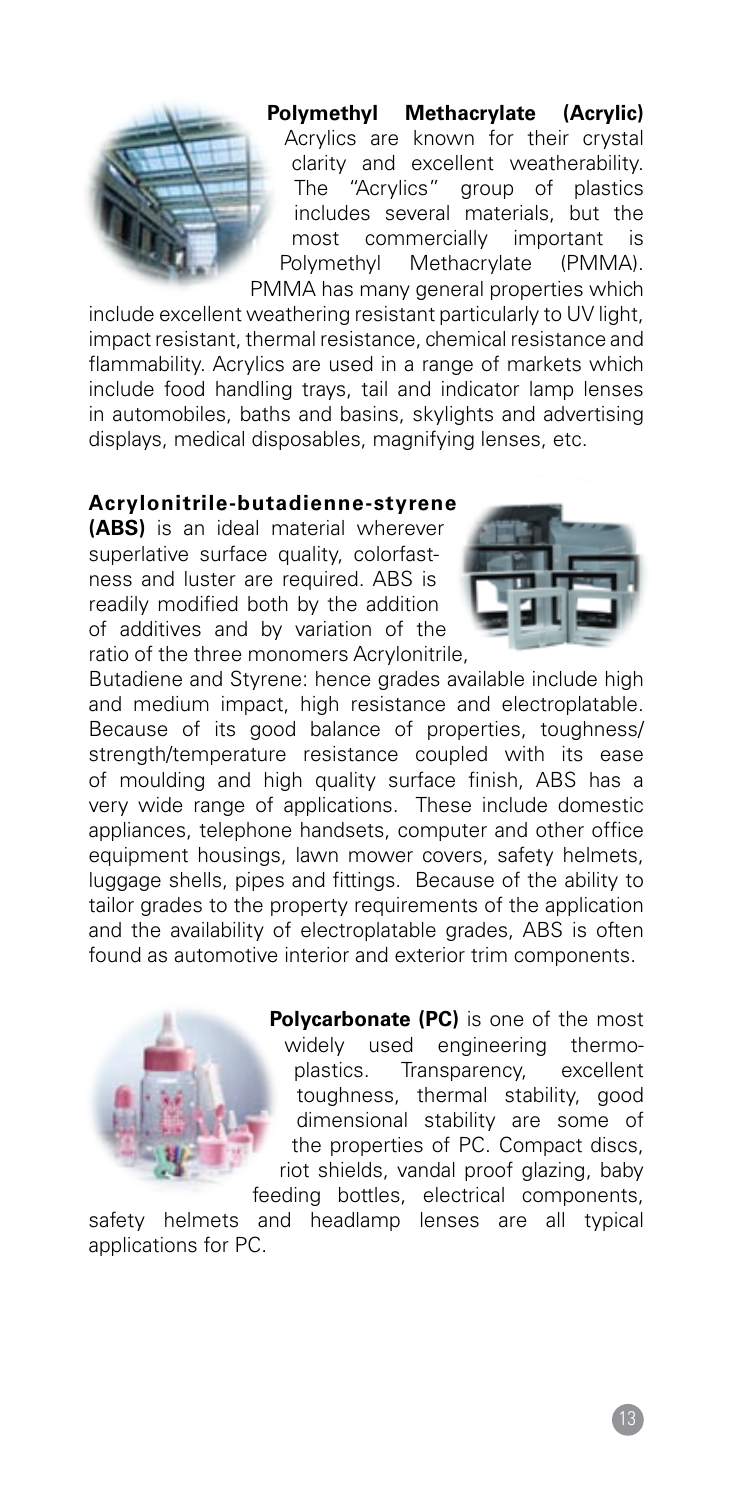

### Plastics Waste

This section will introduce the:

- Common types of plastics waste generated in Malaysia.
- Classification of plastics waste based on type or origin.
- Handling or treatment of plastics waste based on classification or origin.

The Malaysian plastics industry practise reuse of plastics waste as part of its efforts to minimise waste, therefore the various types and handling methods of plastics waste has a bearing on the eventual re-usage of these wastes.

*Recycled plastics are developed into many household and industry products like tables, chairs and pails. Recycled plastics are not used in food contact applications.*



#### **Classification of Plastics Wastes in Malaysia**

Plastics wastes in Malaysia are divided into two major groups – post-consumer (household waste) and post-industrial wastes (industry or factory waste), which are classified into five different groups. The following table showcases the various class of plastics waste, its source, reuse factors and post-application: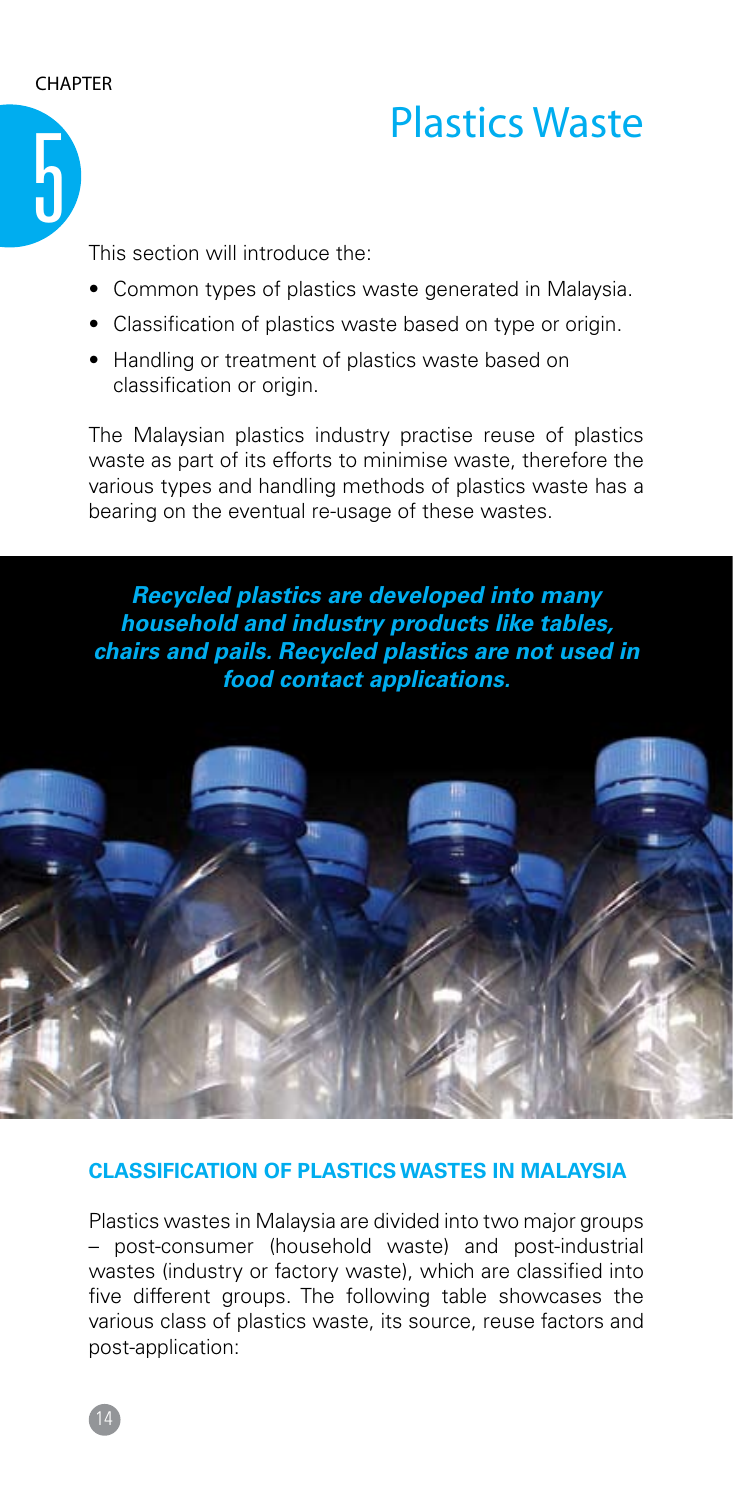| <b>Classification</b><br>of Waste             | <b>Source</b>                                                                                                                                                                                                                                                                                                                                                                                                                                                                                                                    | <b>Reuse</b><br><b>Factors</b><br><b>Application</b>                                                                                                                                                                                                                                                             | <b>Post-use</b>     |
|-----------------------------------------------|----------------------------------------------------------------------------------------------------------------------------------------------------------------------------------------------------------------------------------------------------------------------------------------------------------------------------------------------------------------------------------------------------------------------------------------------------------------------------------------------------------------------------------|------------------------------------------------------------------------------------------------------------------------------------------------------------------------------------------------------------------------------------------------------------------------------------------------------------------|---------------------|
| Primary<br><b>Industrial</b><br><b>Wastes</b> | - Resin production<br>of PS and PVC that<br>supplies mainly<br>reactor sludge and<br>crusts discarded<br>products.<br>- Granulated and<br>primary processing<br>which supplies raw<br>materials coming<br>from processing<br>machinery cleaning<br>operations or from<br>certain processing<br>phases (such as<br>resin or colour<br>changes) as well as<br>plastics that cannot<br>be recycled during<br>processing.<br>- Secondary<br>procreating: scraps<br>from mouldings,<br>lamination and<br>thermoforming<br>processors. | Medium to<br>good quality<br>and a relatively<br>homogeneous<br>composition<br>making it<br>economically<br>viable.                                                                                                                                                                                              | Pipes and<br>tubes. |
| <b>Mixed</b><br>Consumer<br><b>Wastes</b>     | - Old and discarded<br>consumer items<br>such as houseware,<br>appliances, toys,<br>furniture, PVC<br>sheets, diapers,<br>packaging items,<br>shoes, etc.                                                                                                                                                                                                                                                                                                                                                                        | Contaminated.<br>and in order<br>to recover and<br>reclaim them,<br>it is necessary<br>to use more<br>complex<br>recycling<br>machines thus<br>considered to<br>be time-<br>consuming<br>and non-<br>economical<br>in terms of<br>operation<br>procedures,<br>waste<br>collection and<br>separation<br>problems. |                     |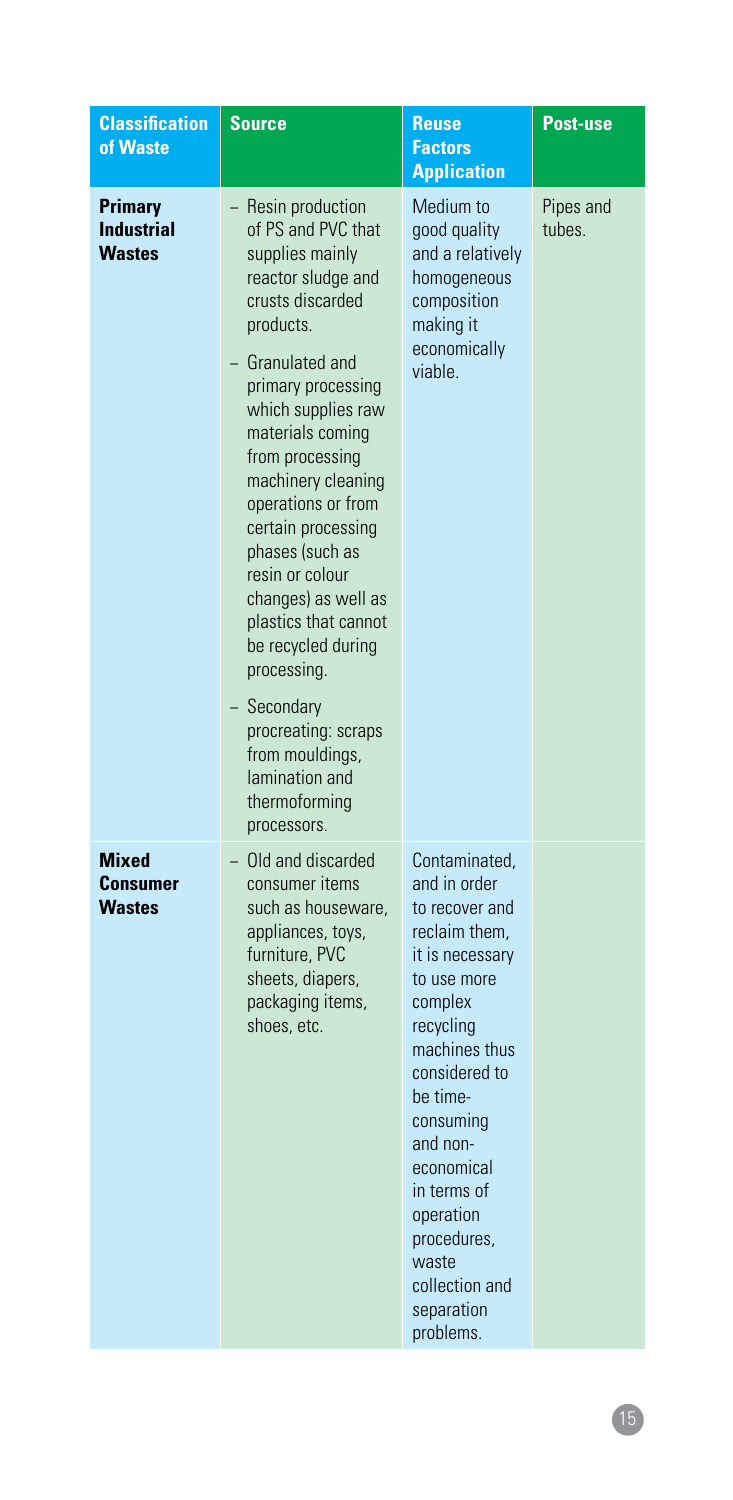| <b>Classification</b><br>of Waste                                                   | <b>Source</b>                                                                                                                                                                                                                                                                                                                                                                                                                                                                                           | <b>Reuse</b><br><b>Factors</b><br><b>Application</b>   | <b>Post-use</b>                                                                                                                                                               |
|-------------------------------------------------------------------------------------|---------------------------------------------------------------------------------------------------------------------------------------------------------------------------------------------------------------------------------------------------------------------------------------------------------------------------------------------------------------------------------------------------------------------------------------------------------------------------------------------------------|--------------------------------------------------------|-------------------------------------------------------------------------------------------------------------------------------------------------------------------------------|
| <b>Well-Defined</b><br><b>Industrial and</b><br><b>Agricultural</b><br><b>Waste</b> | <b>Industry</b><br>Sacks and drums<br>from the chemical<br>industry (mainly<br>HDPE, PP and PVC),<br>plastic containers<br>and synthetic fibre<br>scraps from the<br>textile industry<br>(polyamide and<br>polyesters)<br>packaging boxes<br>for bottle handling<br>and transport,<br>shrink film from the<br>industrial and food<br>industry, PVC and<br>PE cable insulation<br>sheaths.<br>– Agriculture<br>Mulch film in<br>plantations and<br>farm areas,<br>fertilisers, sacks,<br>nets and boxes. | An important<br>resource for<br>recycling<br>business. | Used for the<br>processing<br>of lower<br>value-added<br>products<br>such as<br>shoe soles.<br>knee-tops,<br>sandals,<br>agriculture<br>nursery and<br>rubbish trash<br>bags. |
| Long-Life<br><b>Building and</b><br>Automotive<br><b>Waste</b>                      | - Mainly water tanks<br>(glass reinforced<br>polyester resins),<br>PVC pipes and<br>fittings, electrical<br>switches<br>(thermosetting<br>resins), PS/PP water<br>cisterns, PS light<br>diffuses and PVC<br>wall papers.                                                                                                                                                                                                                                                                                |                                                        |                                                                                                                                                                               |
| <b>Short-Life</b><br><b>Application</b><br><b>Waste</b>                             | - Plastic products<br>classified under this<br>category include<br>consumer packaging<br>and disposable<br>items such as<br>shopping bags,<br>food wrappers,<br><b>PVC/EPS bottles</b><br>and containers, etc.                                                                                                                                                                                                                                                                                          |                                                        |                                                                                                                                                                               |

16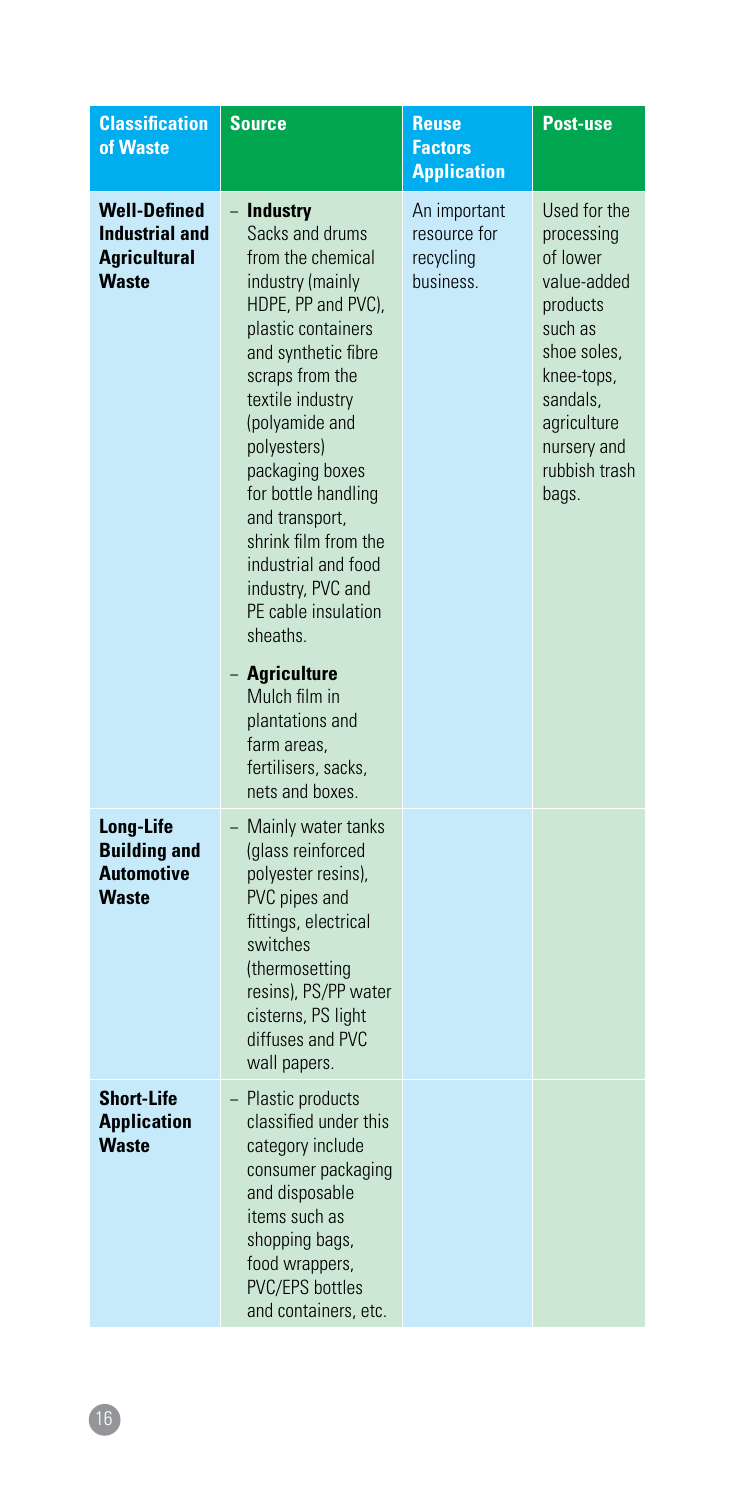#### **Disposal of Plastics Waste Based on Classification**

Post-industrial wastes originates from moulders, converters, packers and resin manufacturers. It is usually clean and easy to identify because it is from a single source.

In Malaysia, most injection moulding converters and film converters have in-house recycling and recycle their scraps by using granulators or mechanical recycling. The crushed materials are then used up immediately by mixing with virgin resin of the same type. Plastics manufacturers who don't have their own crusher and extruder facilities to recycle these wastes sell their scraps to recyclers for reprocessing.

Post-consumer wastes are referred to as wastes from discarded consumer items. It is a mixture of plastics and consists of a wide variety of resins which are usually contaminated in nature. These wastes are separated manually and then crushed into flakes before washing and drying. The flakes are then pelletised.

The following table highlights the various treatment of plastics waste:



#### **Flowchart of plastics waste in Malaysia**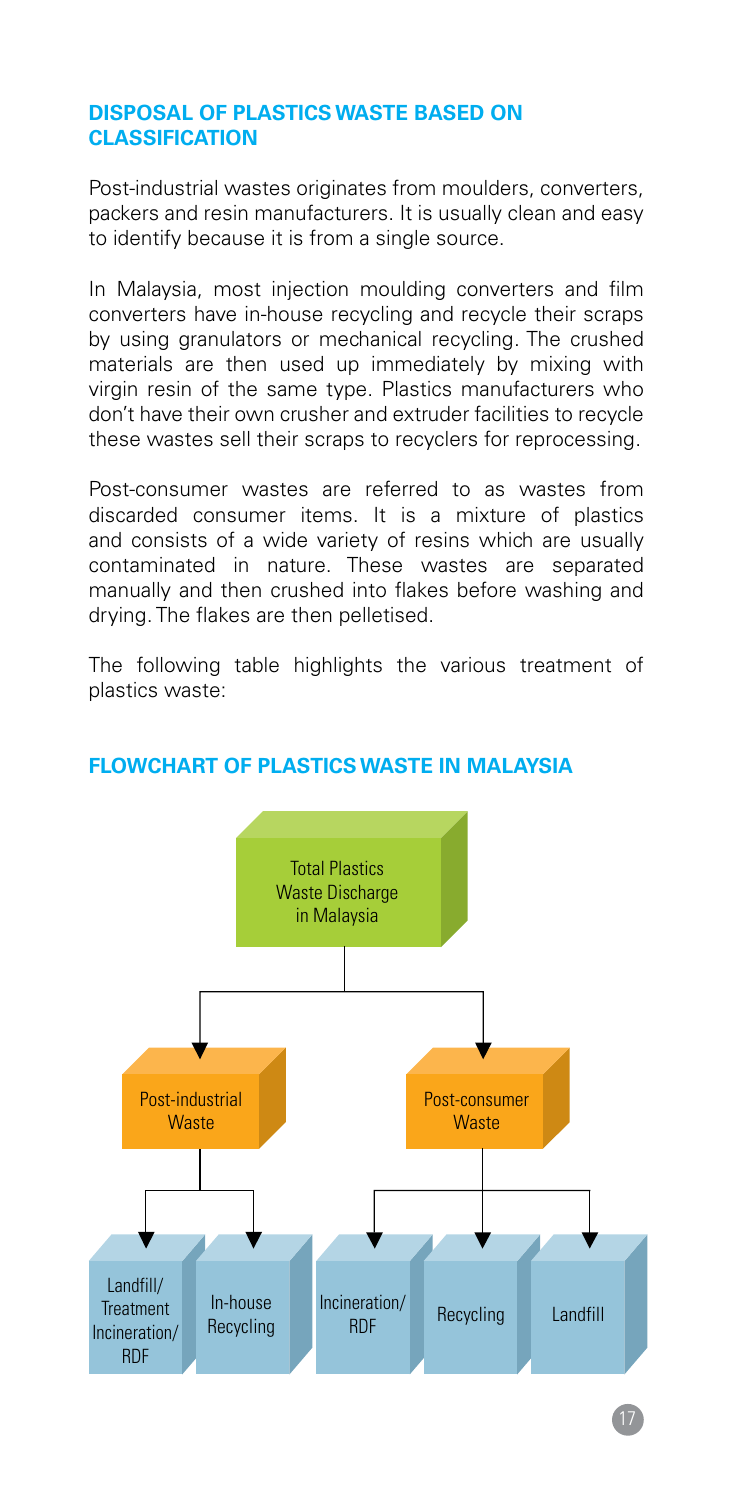



This section will introduce the various recycling activities currently practised in Malaysia.

#### **Recycling and Recovery Activities in Malaysia**

Plastics recycling enable reuse and reproduction of other products that extends the life-cycle of the material resource. In Malaysia, mechanical or conventional recycling is widely practised by the industry and large volumes of plastics wastes or rejects are being reused by blending with virgin plastic material to produce new, useful and marketable products. Most plastics injection moulding moulders recycle their scraps by using granulators or mechanical recycling.

#### **Types of Recycling Practised in Malaysia**

**Conventional recycling (mechanical recycling)** is successfully practised by recycling companies which collect industrial scrap and reprocess them through activities of sorting, cleaning and repelletising using an extruder to produce uniform pellets. It is then sold to the plastics industry for production of new products. But the plastics recycling industry is still experiencing limited success due to the limited domestic supply of post-consumer plastics. There is also the difficulty in segregating plastics waste as the use of labeling of plastics products is not widely practised. In addition to that, there is poor domestic demand and few economic incentives to encourage the growth of the recycled plastic market.

At present, there are three main methods in the management of plastic wastes, besides land filling:

- 1. Mechanical recycling
- 2. Feedstock recycling
- 3. Energy recovery

Other forms of recycling such as feedstock recycling and energy recovery is still lacking in Malaysia because of the high capital investment involved.

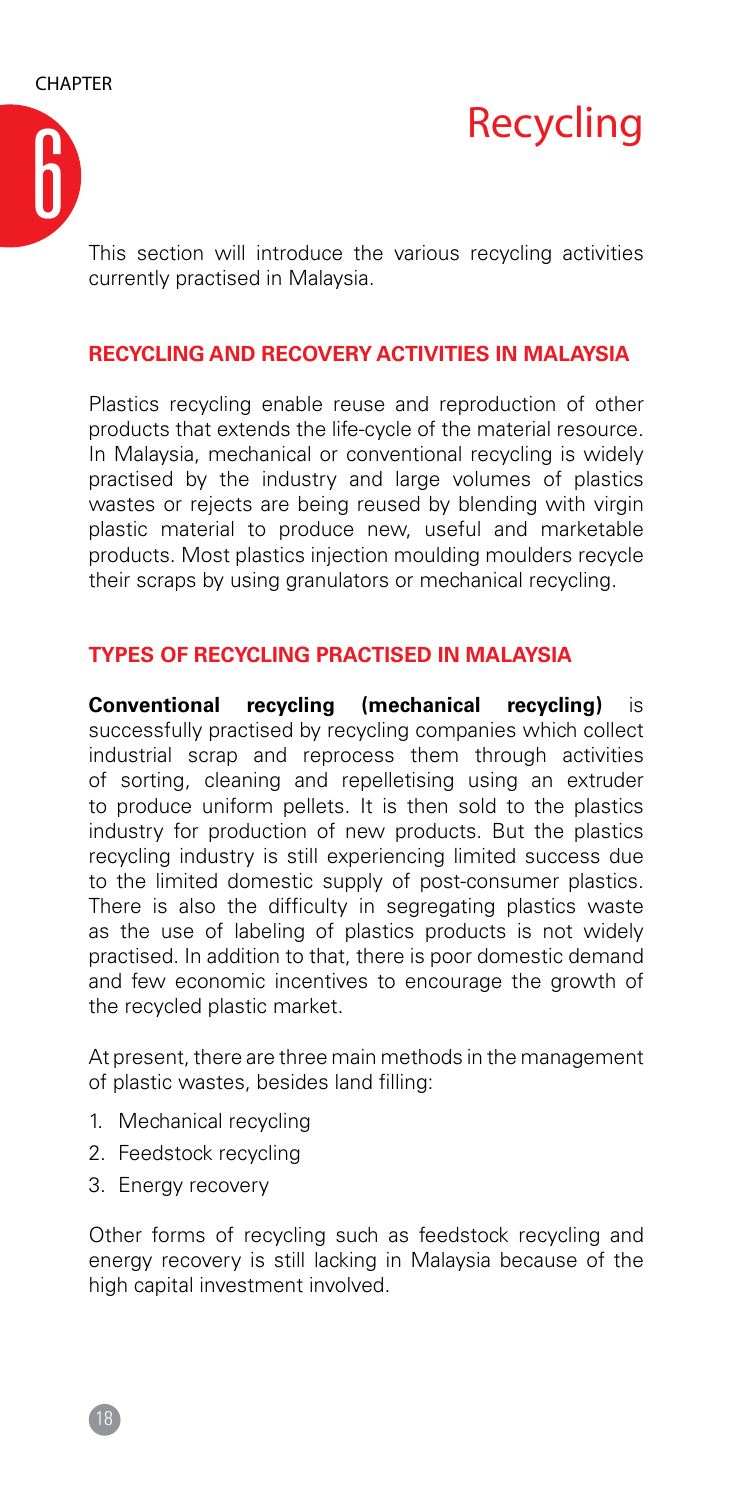**Feedstock recycling** is a process that breaks down polymer molecule into petrol chemical feedstock or products that can be used to make new plastics of high quality, whereas energy recovery is a self-combustion of plastics waste to recover plastics-derived fuel as energy for electricity and power-generation.

**Mechanical recycling** is limited by the low purity of the wastes and the limited market for recycled products. Furthermore, recycled polymers have commercial applications only when the plastics waste have been subjected to a previous separation by resin; and recycled plastics wastes can only be used in undemanding applications.